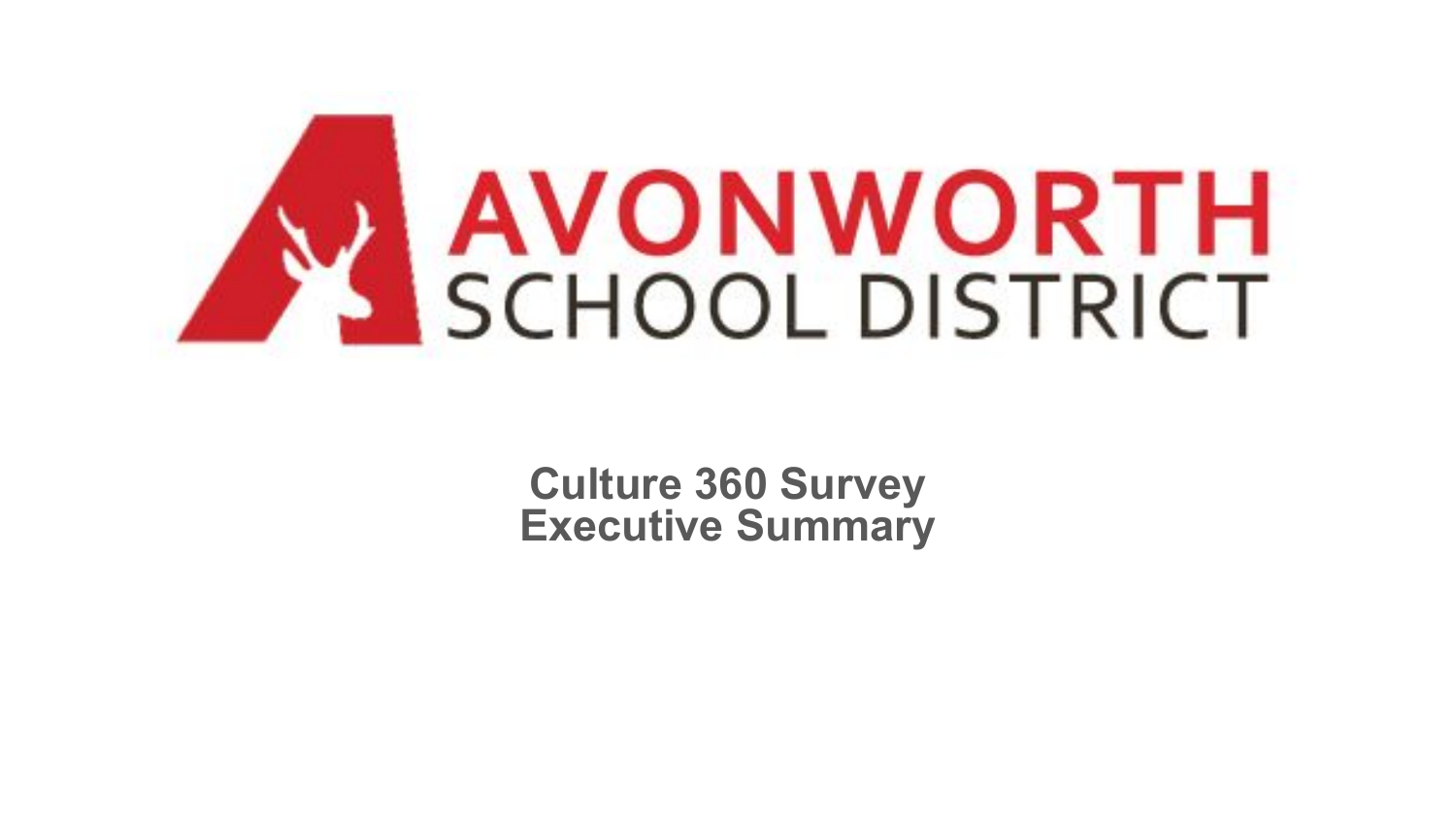# **Background on the Strategic Planning Process**

- During the 2019-2020 school year, over 50 stakeholders (students, parents, community members, teachers, service personnel, board members, and administrators) engaged in several all-day sessions to identify focus areas, strategies, and actions for the District's strategic plan.
- The strategic planning process included stakeholder surveys which provided feedback on the District's current strengths, weaknesses, and opportunities for growth.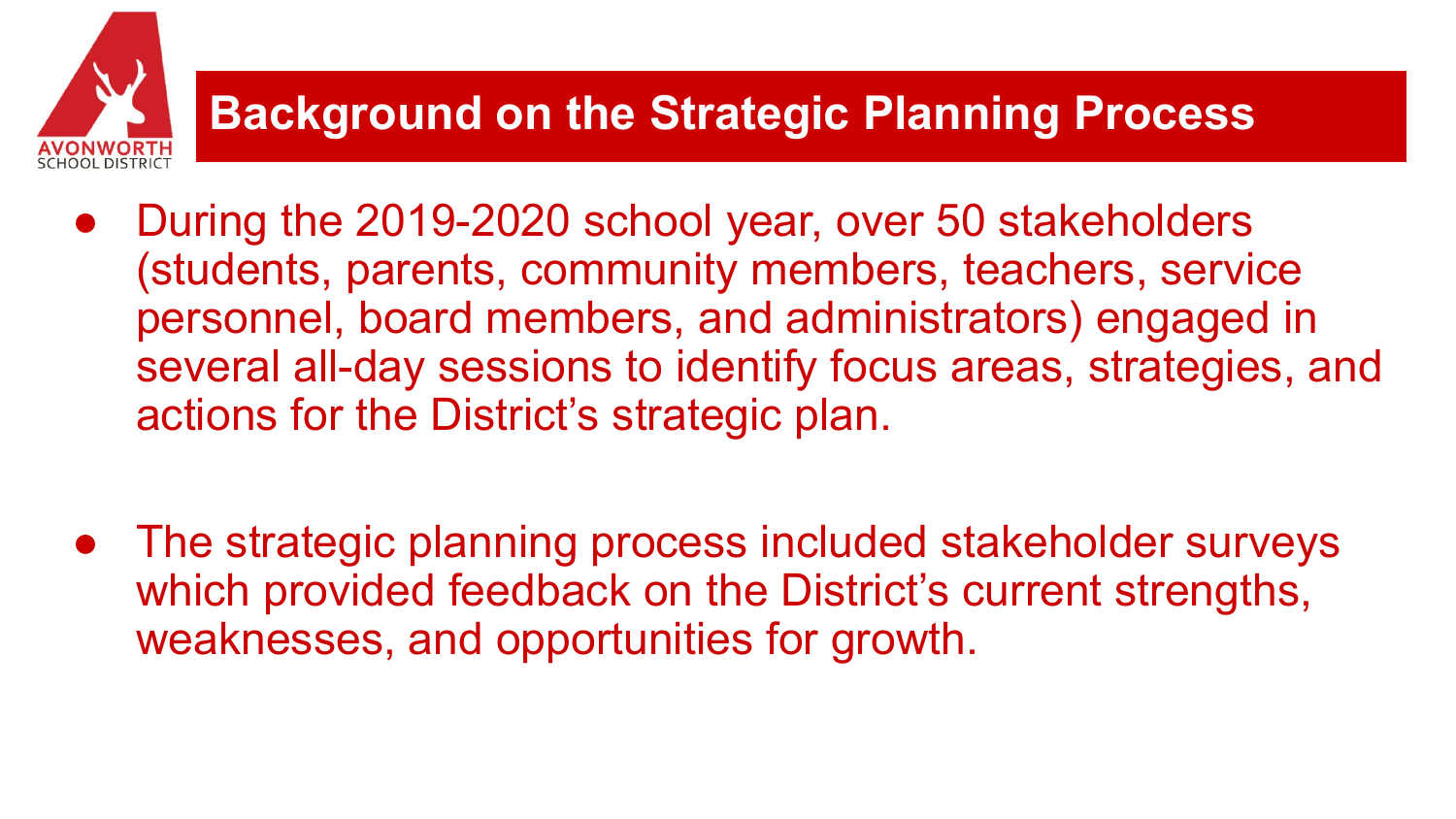**Background on Conducting the Culture 360 Survey**

Through the strategic planning process, the committee identified the following five focus areas:

- Curriculum & Instruction
- Culture, Communications, & Relationships
- Diversity, Equity, & Inclusion
- Mental Health & Social Emotional Development
- Career Readiness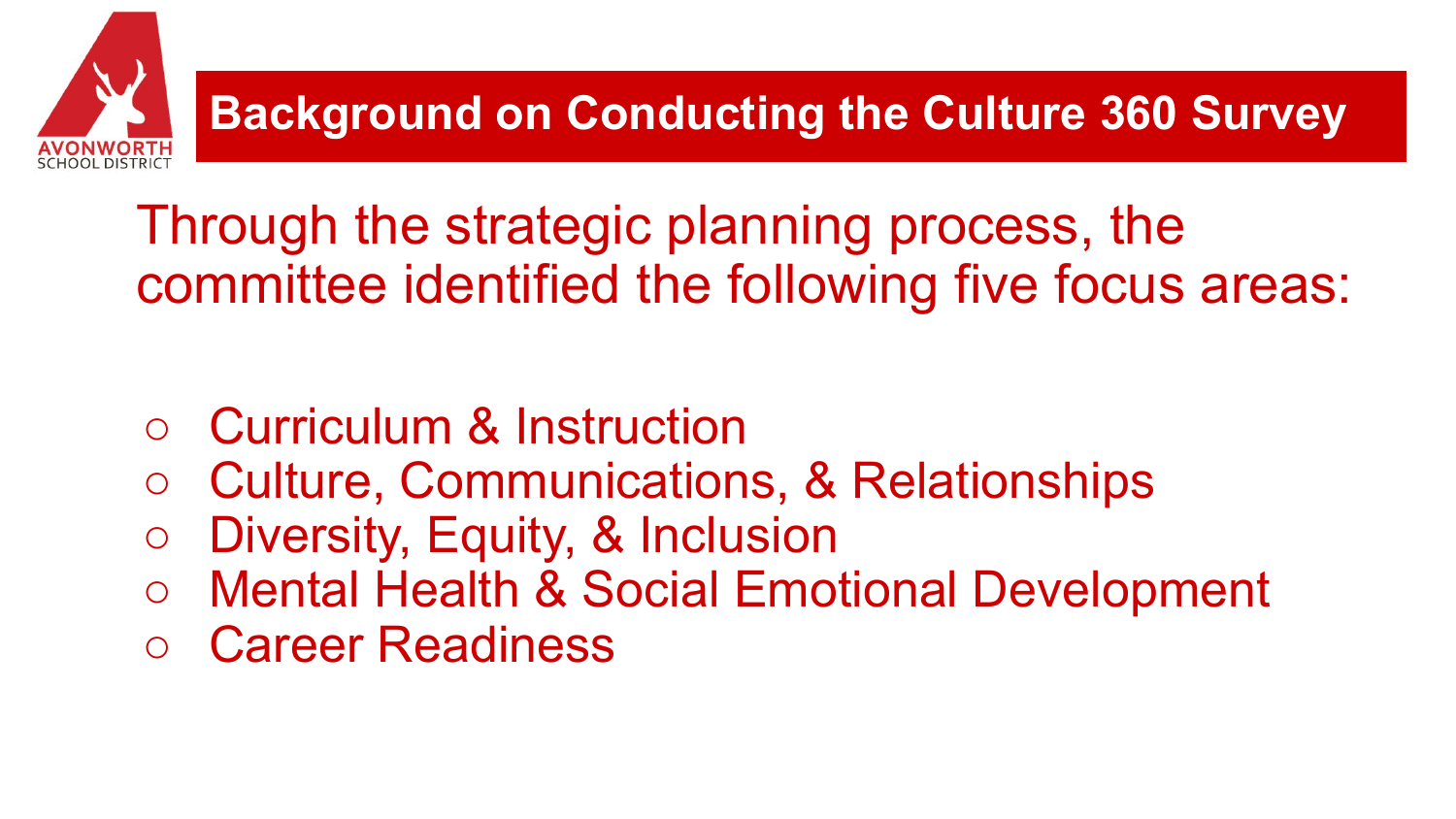

In the following area of the District's strategic plan, the following strategy and action were identified by stakeholders.

- *● Culture, Communications, & Relationships*
	- **Strategy:** Develop success measure benchmarks for the District.
	- **Action**: Identify measures of success that focus on holistic growth and achievement for all Avonworth students.
	- **Update:** Review findings from **Culture 360 Survey**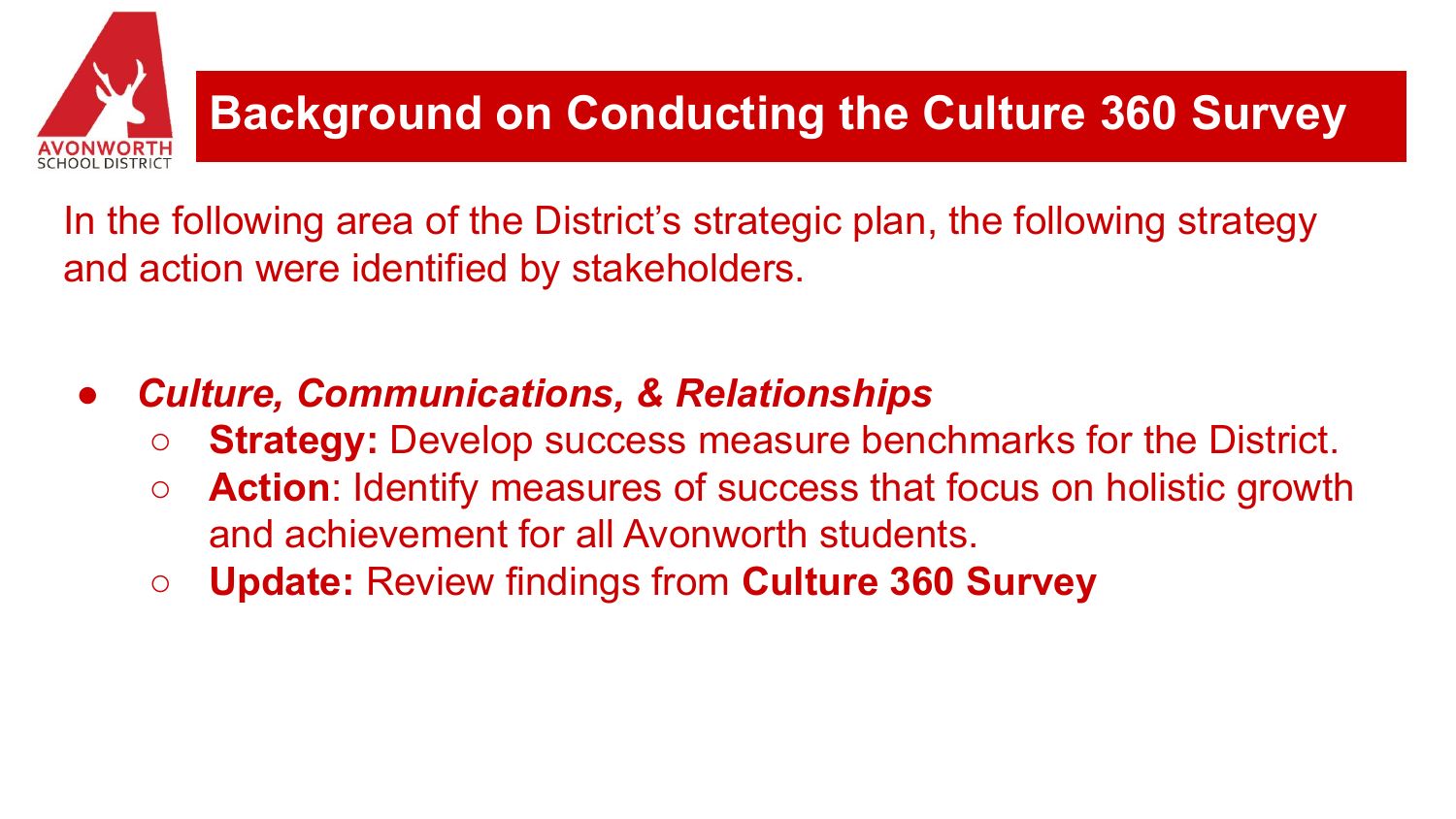# **Background on Conducting the Culture 360 Survey**

## **● What is our WHY?**

- Our overall goal is to ensure all students feel a sense of belonging.
- "Culture" refers to the values that shape how our students, staff, and families experience school.
- Research shows that a strong school culture is linked to:
	- Positive civic outcomes, such as increased political engagement and higher levels of respect.
	- Positive academic outcomes, such as increased college enrollment and more consistent workforce participation.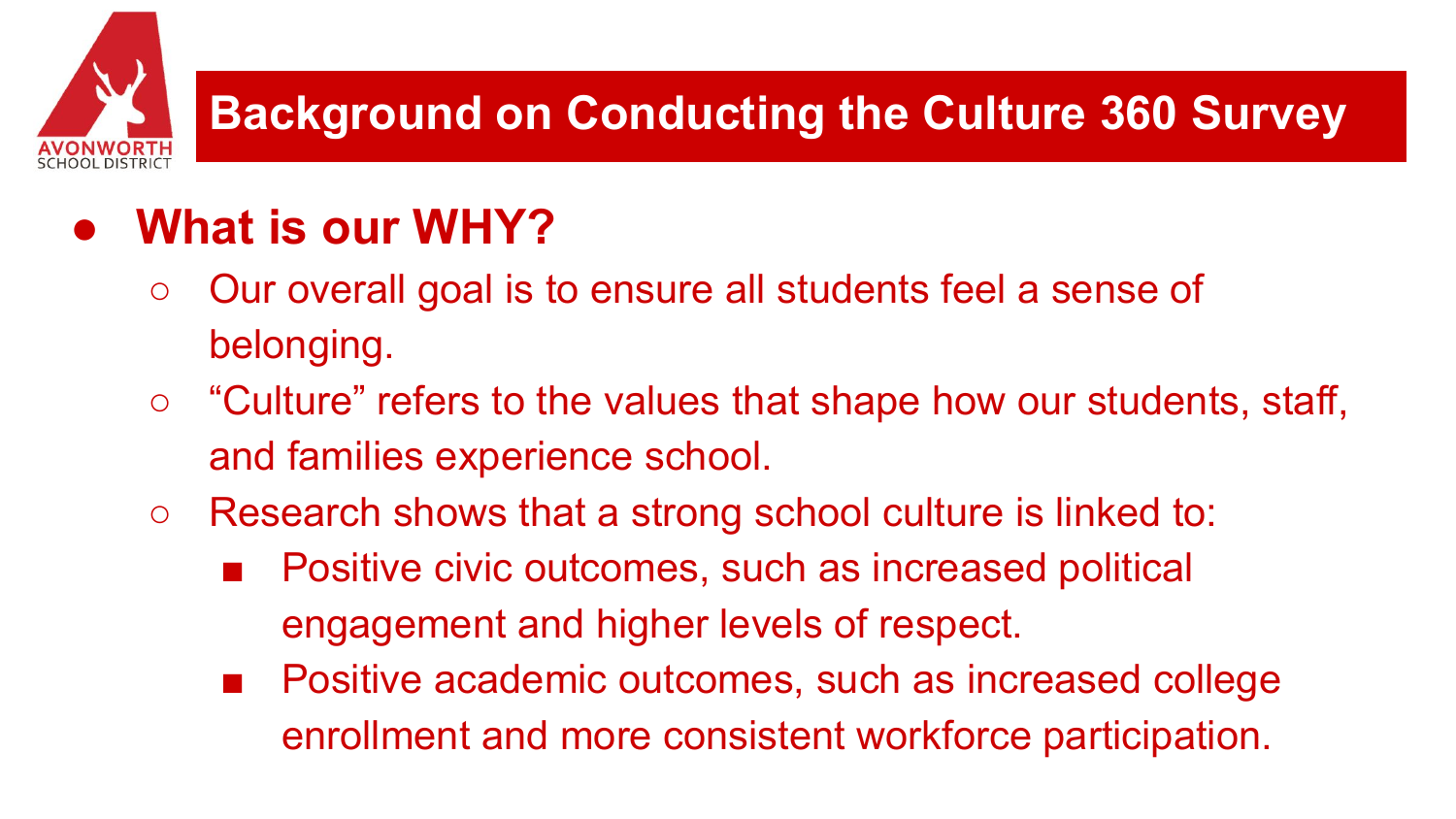# **Background on the Culture 360 Survey**

- The research-based Culture 360 Survey was created by the Institute of Education Policy at Johns Hopkins University.
- The survey examines five core areas of school culture:
	- Academic Life
	- Administration and Governance
	- Communality
	- The Whole Child
	- Organizational Identity
- This comprehensive survey examines important elements of school life, such

### as:

- Whether all students feel they have access to challenging courses;
- Whether teachers feel supported in their work; and
- Whether parents feel included in the school community.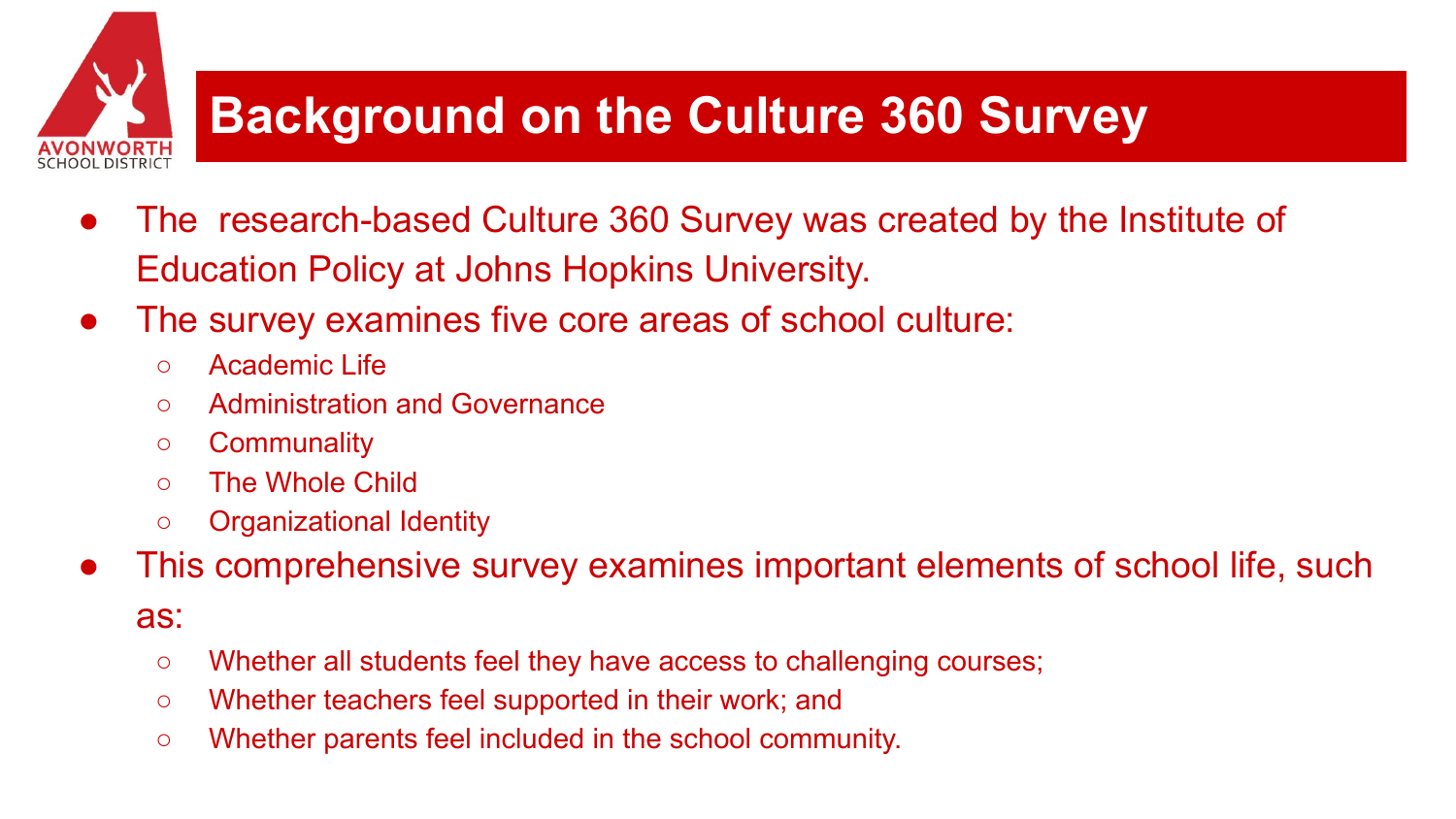# **Culture 360 Survey Summary of Participation**

- Surveys were administered in May/June of 2021
- Parents, Staff, and Students in grades 5-12 were asked to participate in the survey.
- Participation was 100% voluntary and responses were 100% confidential.
- 3,521 surveys were sent and 1,080 surveys were completed.
	- 451 Students
	- 3 Administrators
	- 107 Teachers
	- 519 Parents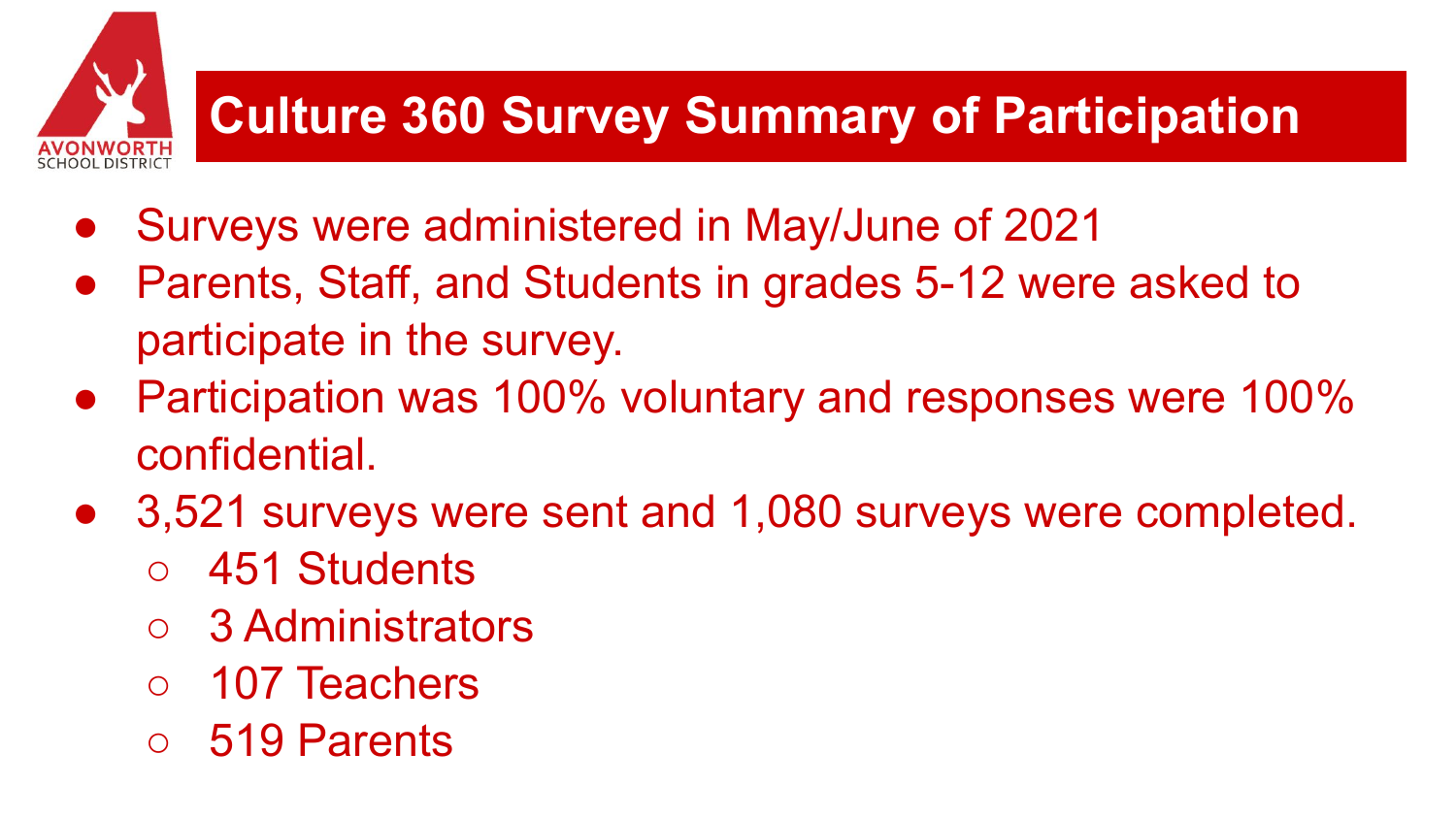

# **Culture 360 Survey Overall Findings**

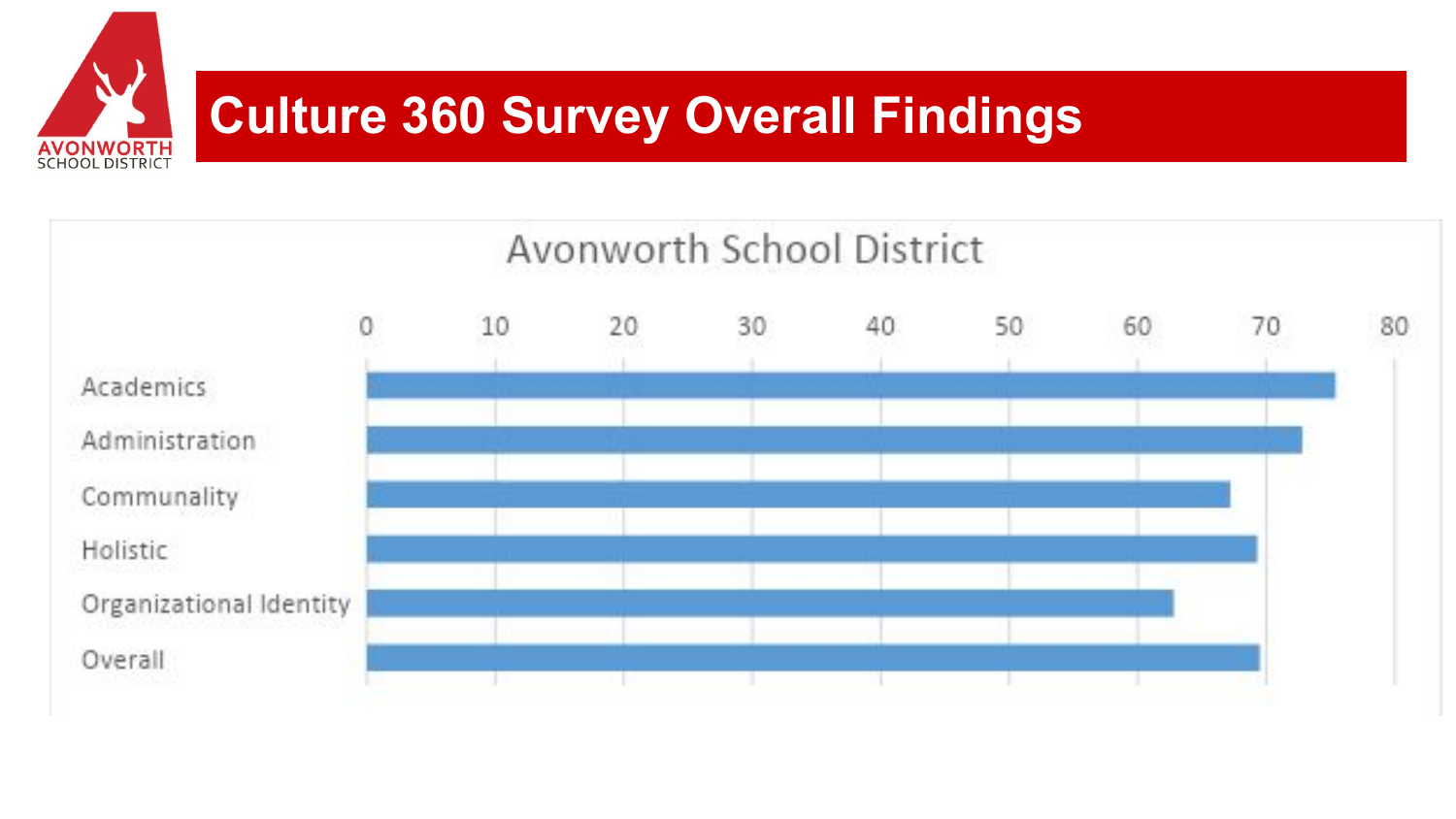

# **Trend/Agreement - Strengths**

| <b>Agreement</b><br><b>Between</b>  | <b>Domain; Subscale Focus</b><br><b>Area</b>                                   | What does this indicate?                                                                                                    |
|-------------------------------------|--------------------------------------------------------------------------------|-----------------------------------------------------------------------------------------------------------------------------|
| <b>Students,</b><br><b>Teachers</b> | <b>Communality; Racial</b><br><b>Climate</b>                                   | <b>Students of different racial/ethnic</b><br>backgrounds get along and have<br>positive interactions.                      |
| <b>Students,</b><br>Parents,        | <b>Supportive Administration</b><br>& Governance; Fair &<br><b>Trustworthy</b> | <b>School governance is fair and</b><br>supportive. School leaders are<br>objective. Teachers feel valued and<br>respected. |
|                                     | <b>Supportive Administration</b><br>& Governance; Supportive<br><b>Context</b> | <b>School Leaders actively monitor</b><br>activities in the school.                                                         |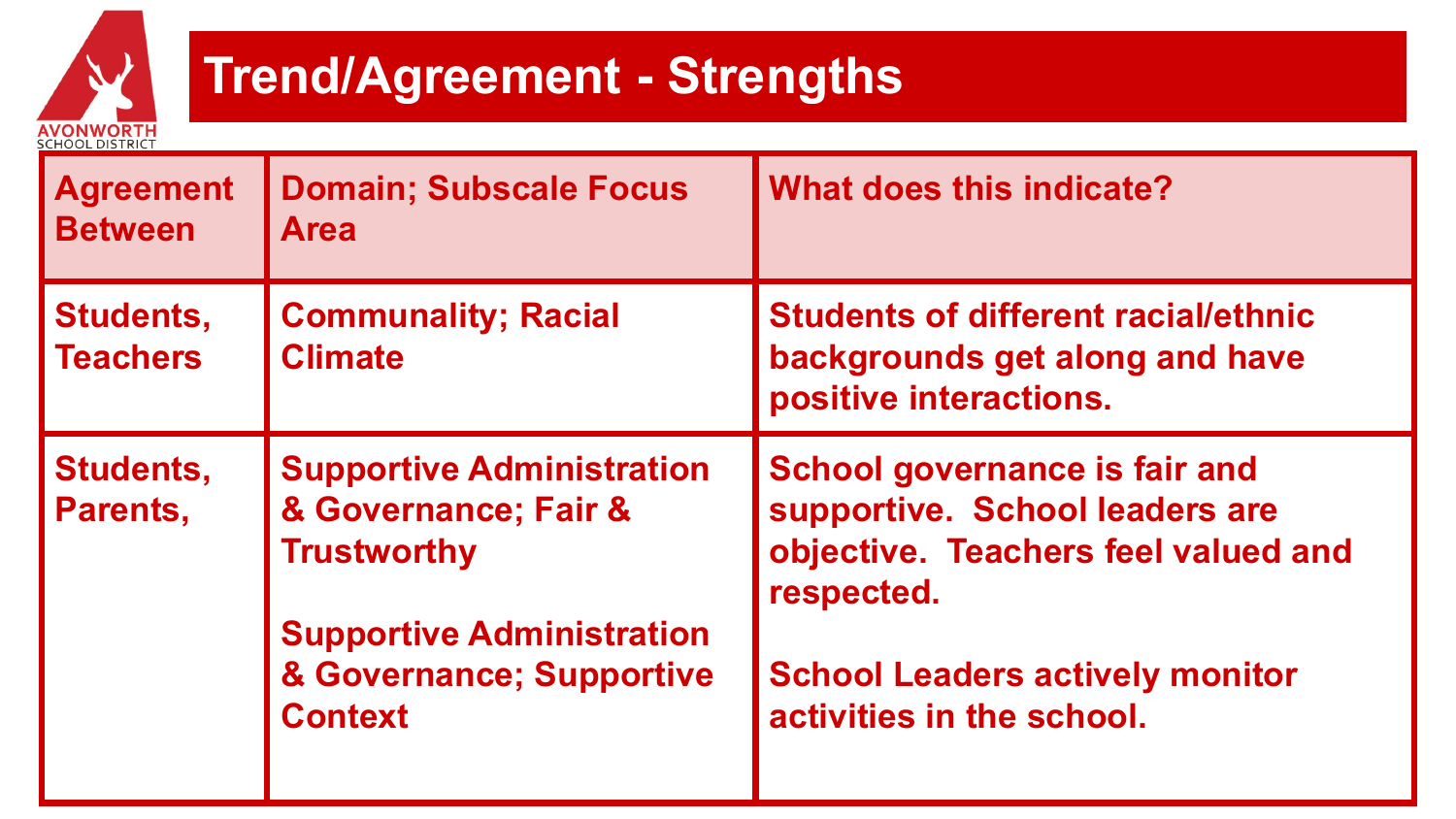

## **Trend/Agreement - Weaknesses**

| <b>Agreement</b><br><b>Between</b>                    | <b>Domain; Subscale Focus</b><br><b>Area</b>                                             | What does this indicate?                                                                                    |
|-------------------------------------------------------|------------------------------------------------------------------------------------------|-------------------------------------------------------------------------------------------------------------|
| Teachers,<br>Parents,<br><b>Administrators</b>        | <b>Holistic Development;</b><br><b>Justice</b>                                           | Ensure rules are enforced equally.<br>Continue with the effort of creating a sense<br>of belonging.         |
| <b>Students,</b><br>Parents,<br><b>Administrators</b> | <b>Communality; Wider</b><br><b>Community Engagement</b>                                 | <b>Build a better system for communicating</b><br>with caregivers about student progress<br>and challenges. |
| Parents,<br><b>Administrators</b>                     | <b>Communality; Trust</b>                                                                | <b>Provide opportunities for students and</b><br>teachers to connect.                                       |
| Teachers,<br><b>Administrators</b>                    | <b>Organizational Identity;</b><br><b>Understanding the District's</b><br><b>Mission</b> | A greater focus is needed on<br>understanding and living the District's<br>mission.                         |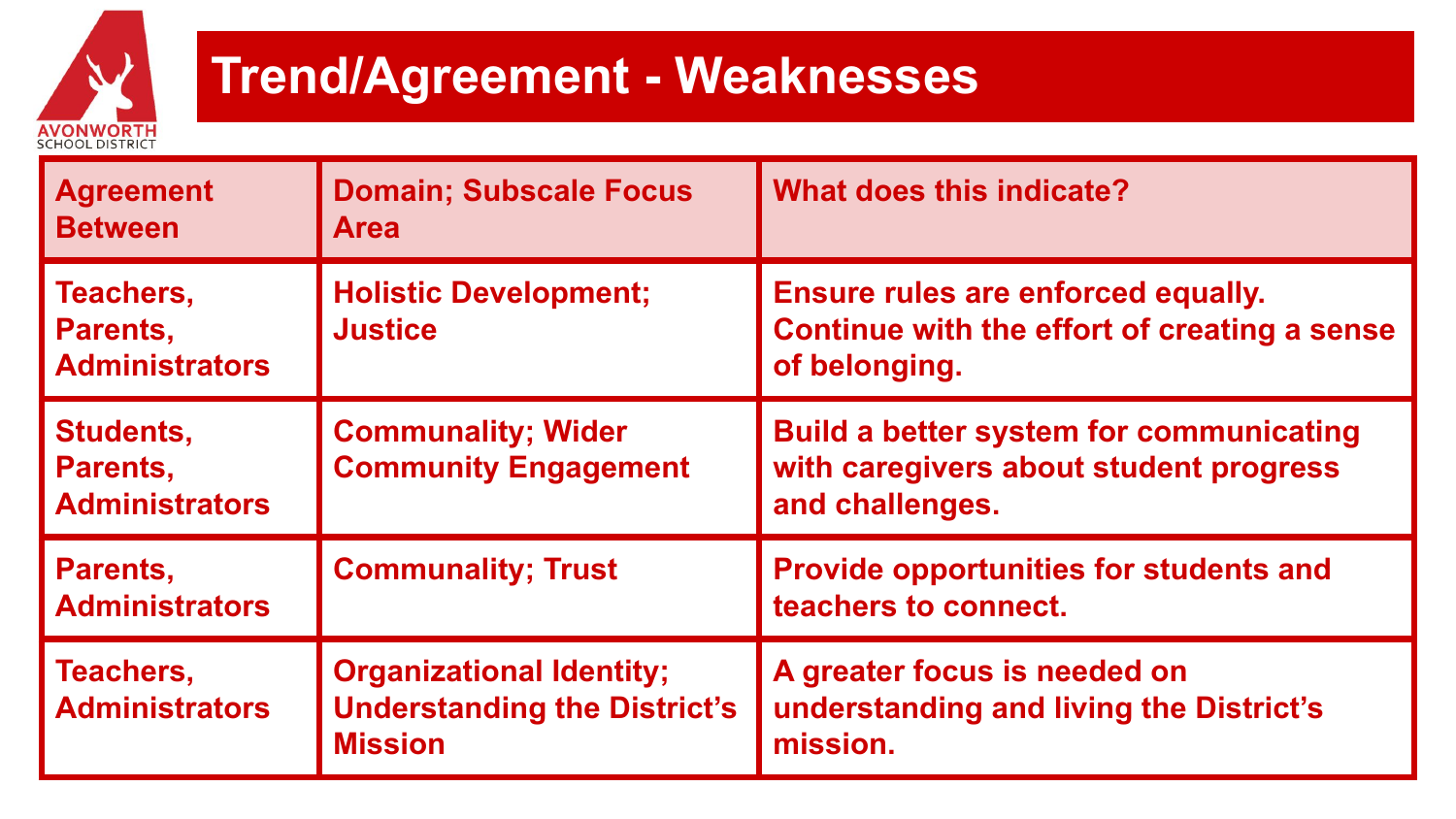

# **Student View - Strengths**

## **Strength #1 - Domain: Communality**

Do the members of the school community experience the school as a positive community in which they are engaged, known, and supported?

#### **Subscale: Racial Climate**

Do students of different racial/ethnic backgrounds get along well? Do they have frequent, meaningful, and positive interactions?

## **Strength #2 - Domain: Supportive Administration and Governance**

Is the school's governance consistent, fair, and supportive, and is responsibility distributed in a positive way?

#### **Subscale: Fair and Trustworthy**

Do school leaders remain objective when making decisions? Do teachers feel valued and respected?

#### **Strength #3 Domain: Supportive Administration and Governance**

Is the school's governance consistent, fair, and supportive, and is responsibility distributed in a positive way?

#### **Subscale: Supportive Context**

Do school leaders actively monitor school activities? Do students and teachers feel like disorganization impedes learning?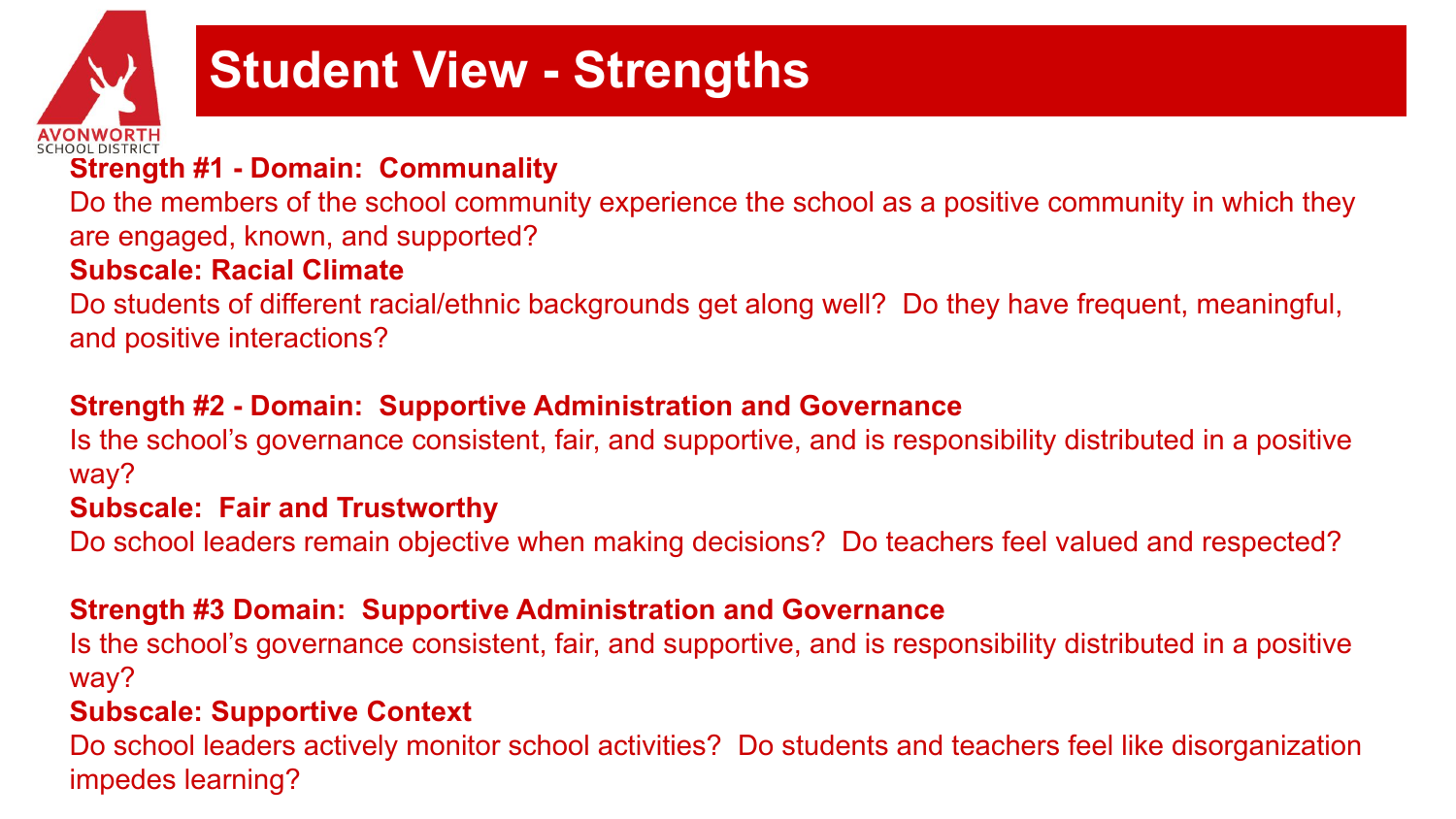

## **Student View - Weaknesses**

## **Weakness #1 - Domain: Communality**

Do the members of the school community experience the school as a positive community in which they are engaged, known, and supported?

### **Subscale: Personal Relationships**

Do students and teachers cultivate relationships where they feel comfortable discussing personal and sensitive topics?

### **Weakness #2 - Domain: Communality**

Do the members of the school community experience the school as a positive community in which they are engaged, known, and supported?

#### **Subscale: Wider Community Engagement**

What does teacher contact with parents look like? Does the school value and welcome outside input?

#### **Weakness #3 - Domain: Communality**

Do the members of the school community experience the school as a positive community in which they are engaged, known, and supported?

#### **Subscale: Connection**

Do teachers and students feel part of the school community? Do teachers and students participate in voluntary school activities?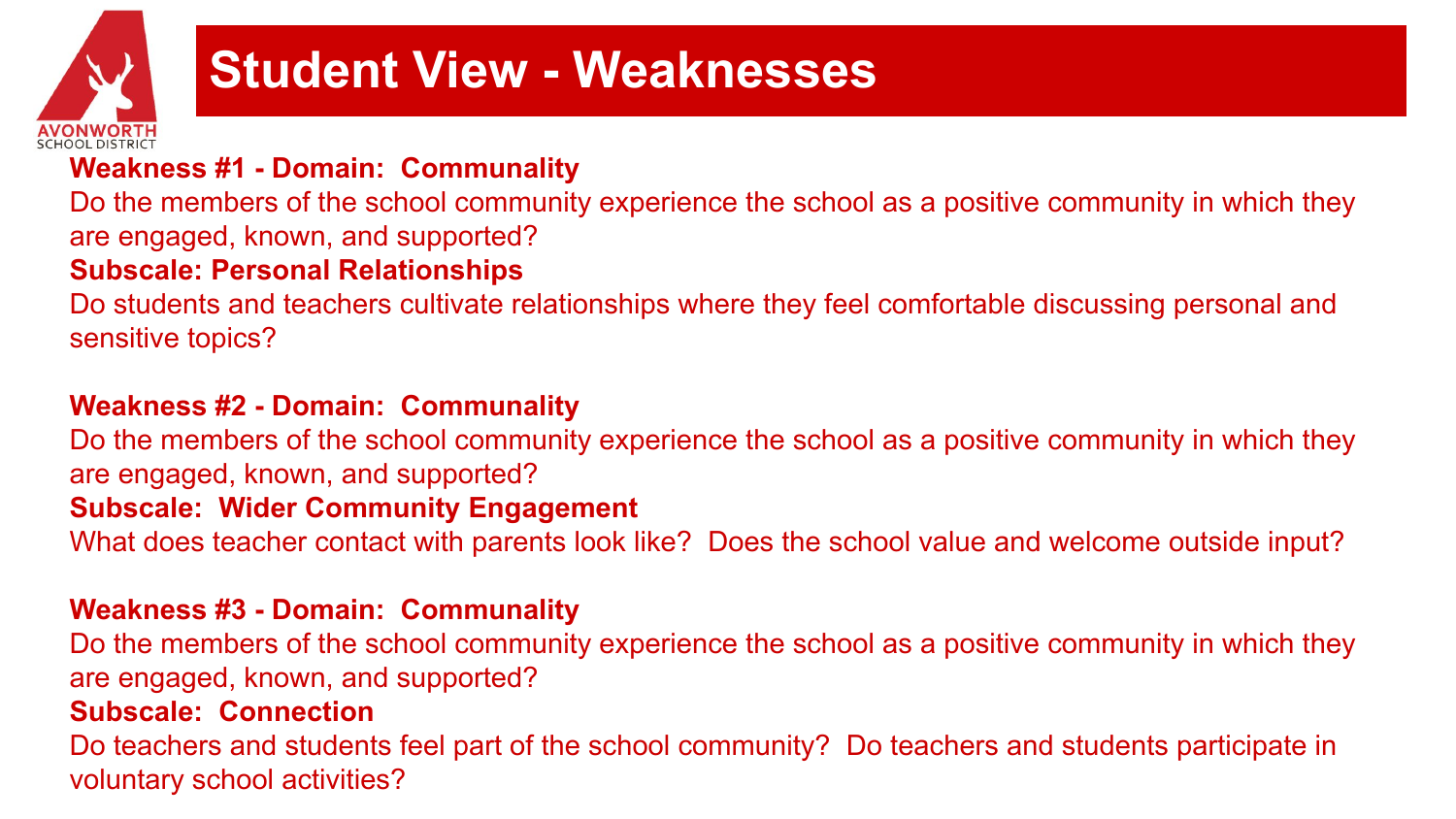

## **Teacher View - Strengths**

**Strength #1 - Domain: Holistic Development**

Does the school support students' civic and socio-emotional development?

## **Subscale: Honesty & Integrity**

What beliefs guide students' behaviors and decisions?

## **Strength #2 - Domain: Communality**

Do the members of the school community experience the school as a positive community in which they are engaged, known, and supported?

### **Subscale: Racial Climate**

Do students of different racial/ethnic backgrounds get along well? Do they have frequent, meaningful, and positive interactions?

### **Strength #3 Domain: Academic Emphasis and Excellence**

Does the school consistently challenge students intellectually and support them in high performance?

### **Subscale: Support for Learning**

Do all students receive the support they need? Do all members of the school community share responsibility for supporting learning?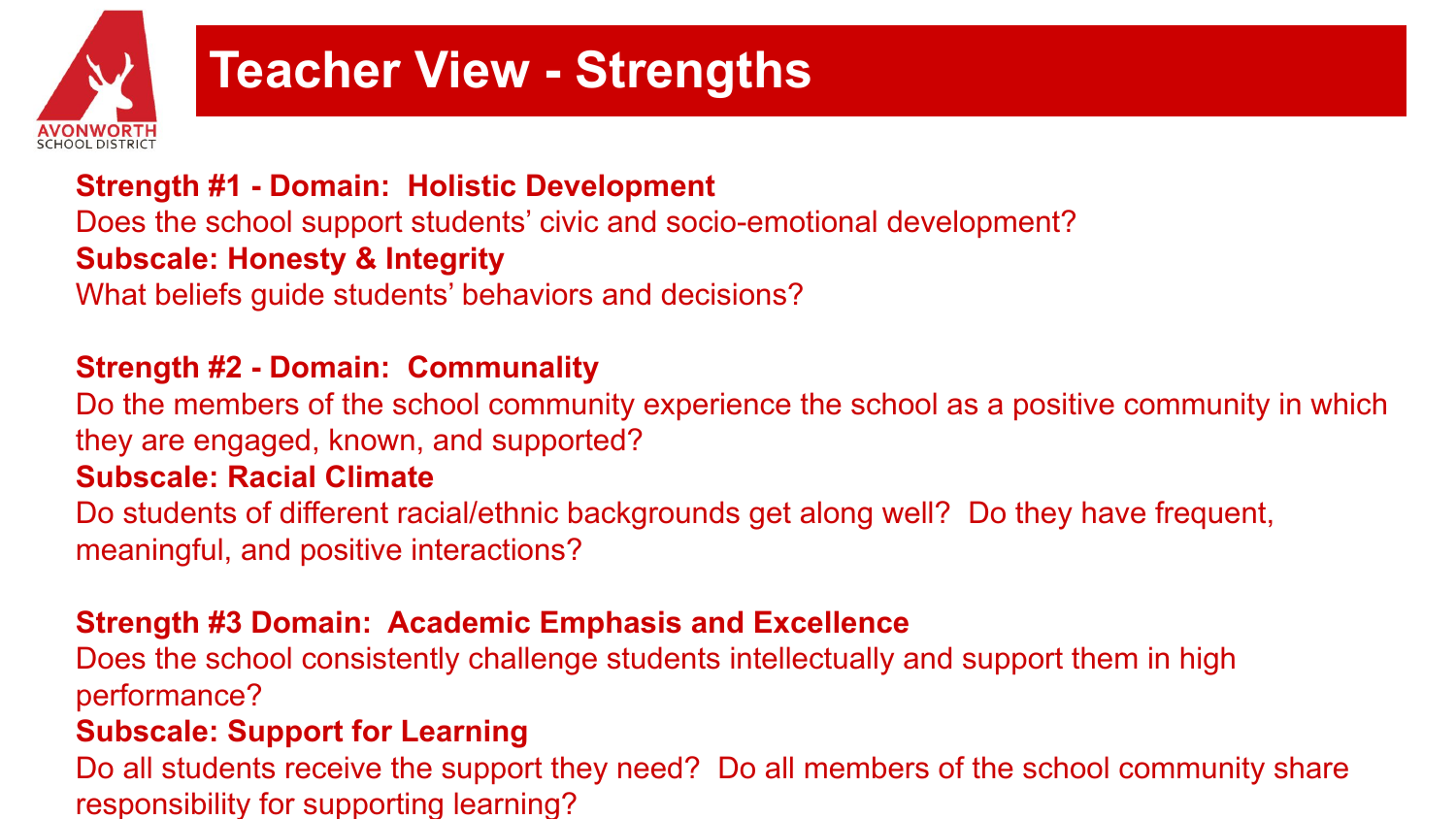

## **Teacher View - Weaknesses**

### **Weakness #1 - Domain: Organizational Identity**

Do members of the school community have a shared understanding of the school's mission, and do the school's practices reflect the mission?

## **Subscale: Practice of Mission**

Do school traditions, language, and policies reflect the mission? Does the mission provide direction for school activities?

## **Weakness #2 - Domain: Supportive Administration and Governance**

Is the school's governance consistent, fair, and supportive, and is responsibility distributed in a positive way?

#### **Subscale: Distributed**

Do school leaders value the input from teachers?

#### **Weakness #3 - Domain: Holistic Development**

Dos the school support students' civic and socio-emotional development? **Subscale: Justice** What factors contribute to inequities in the school? Are rules enforced equitably across all student

groups?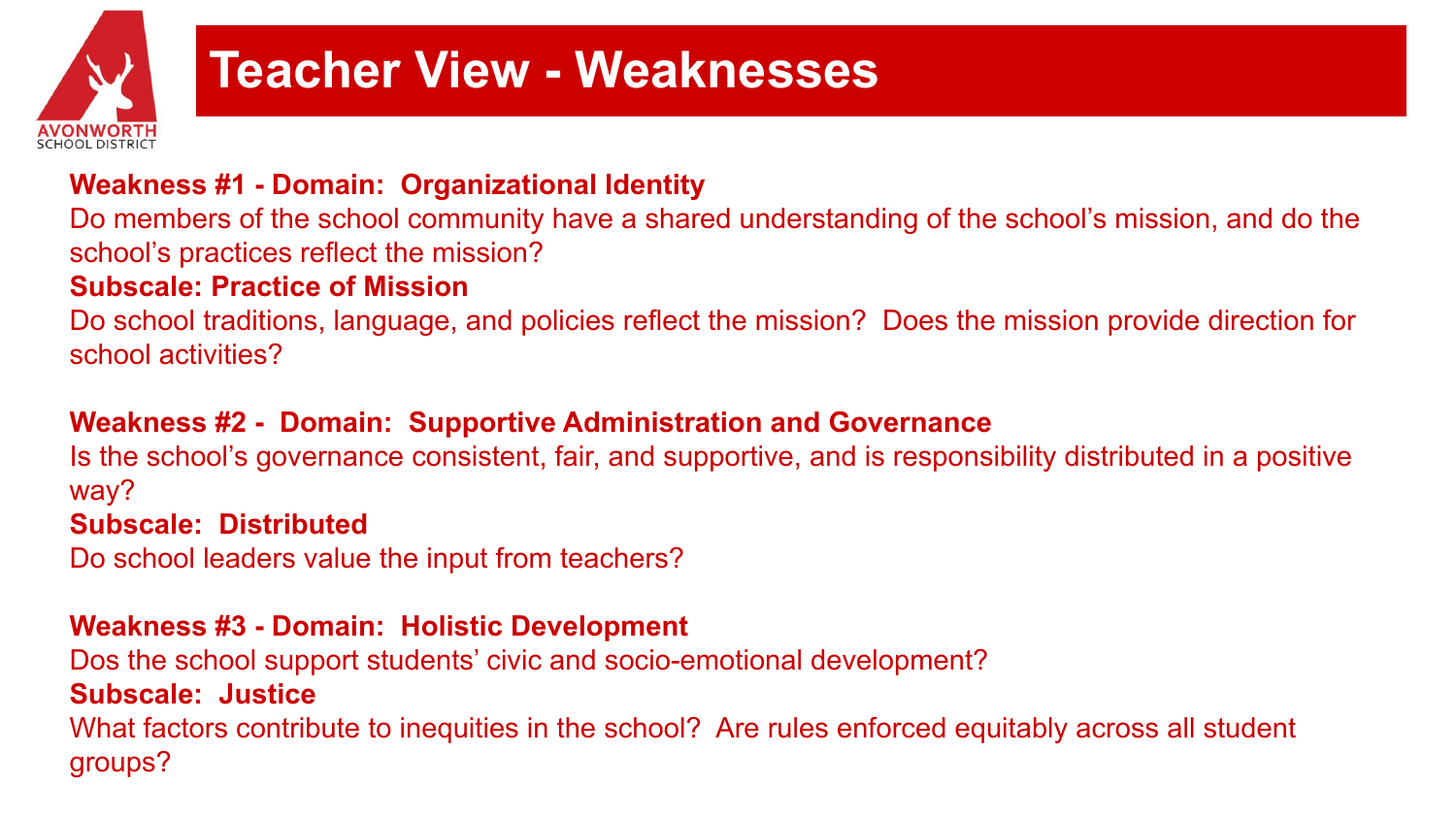

# **Parent View - Strengths**

## **Strength #1 - Domain: Supportive Administration and Governance**

Is the school's governance consistent, fair, and supportive, and is responsibility distributed in a positive way?

## **Subscale: Supportive Context**

Do school leaders actively monitor school activities? Do students and teachers feel like disorganization impedes learning?

## **Strength #2 - Domain: Supportive Administration and Governance**

Is the school's governance consistent, fair, and supportive, and is responsibility distributed in a positive way?

#### **Subscale: Fair and Trustworthy**

Do school leaders remain objective when making decisions? Do teachers feel valued and respected?

#### **Strength #2 - Domain: Supportive Administration and Governance**

Is the school's governance consistent, fair, and supportive, and is responsibility distributed in a positive way?

### **Subscale: Support and Teacher Growth**

Are leaders interested in professional development and instruction? Are teacher held to high standards and supported in reaching those standards?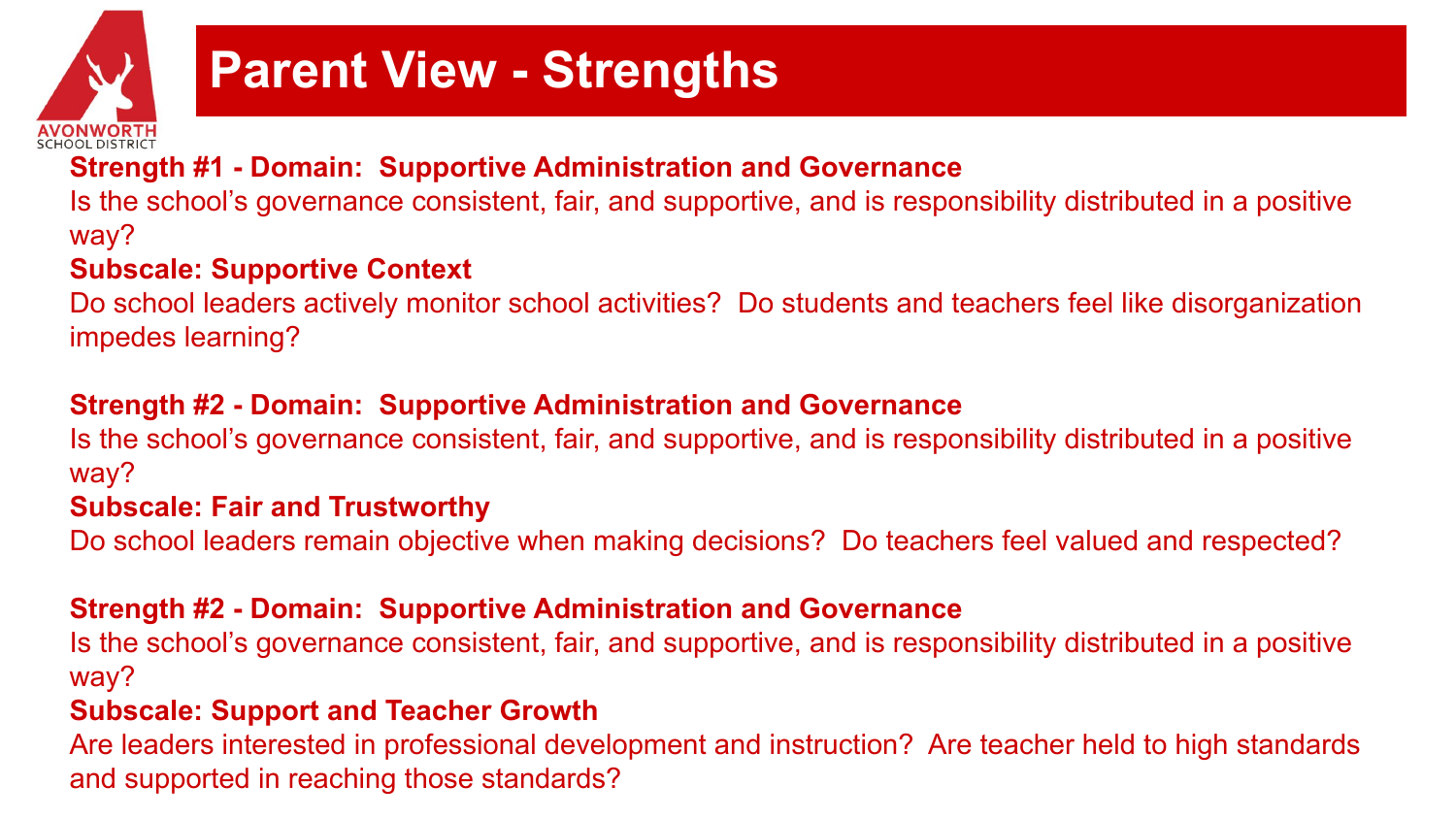

## **Parent View - Weaknesses**

## **Weakness #1 - Domain: Communality**

Do the members of the school community experience the school as a positive community in which they are engaged, known, and supported?

### **Subscale: Wider Community Engagement**

What does teacher contact with parents look like? Does the school valute and welcome outside input?

#### **Weakness #2 - Domain: Holistic Development**

Dos the school support students' civic and socio-emotional development? **Subscale: Justice**

What factors contribute to inequities in the school? Are rules enforced equitably across all student groups?

#### **Weakness #3 - Domain: Communality**

Do the members of the school community experience the school as a positive community in which they are engaged, known, and supported?

#### **Subscale: Trust**

Do teachers trust and respect one another? Do students and teachers genuinely value and listen to each other?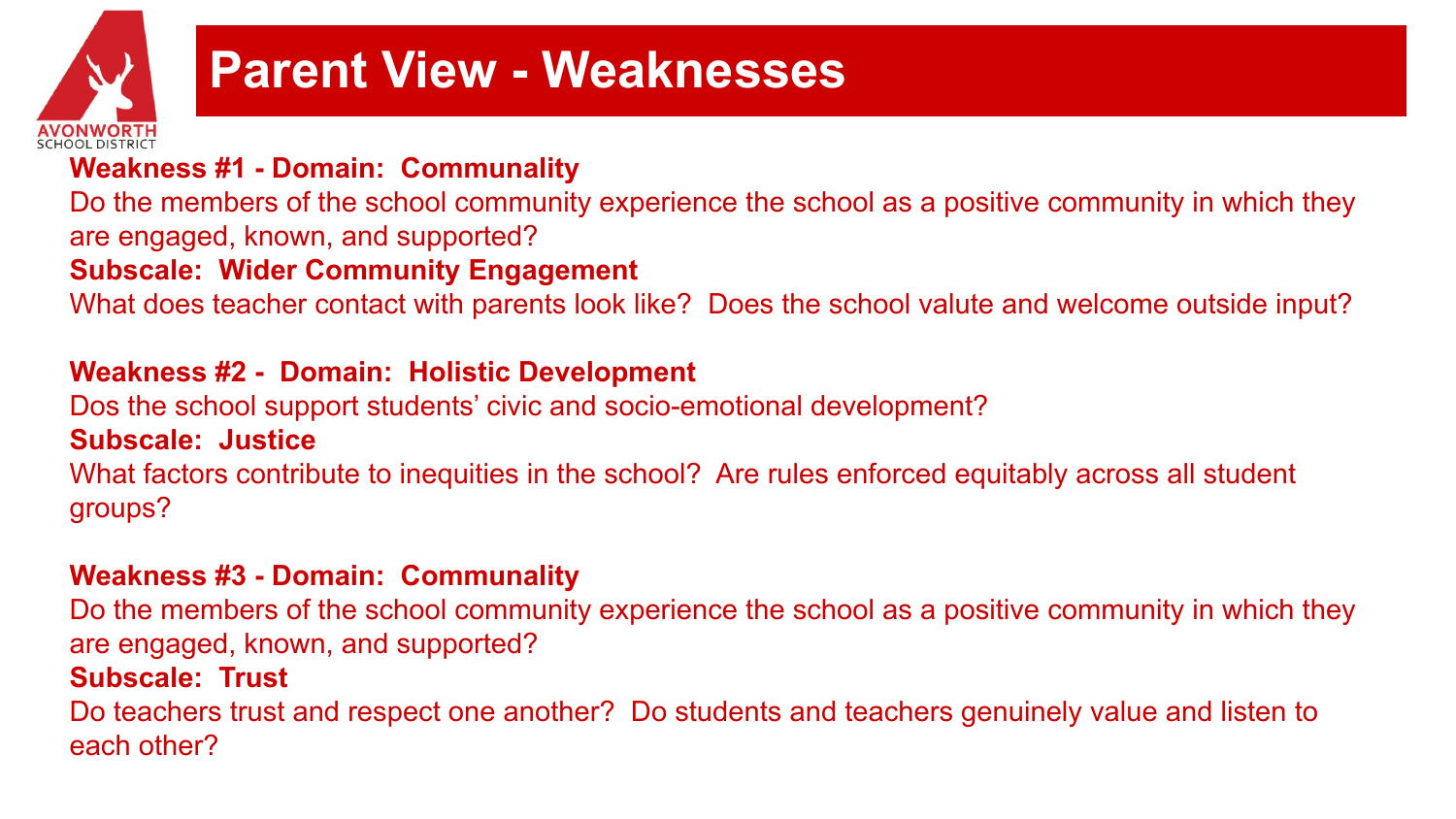

## **Administrator View - Strengths**

## **Strength #1 - Domain: Holistic Development**

Does the school support students' civic and socio-emotional development?

## **Subscale: Civic Formation**

How do teachers talk about government? Do students feel comfortable discussing difficult topics? Is community services honored?

## **Strength #2 - Domain: Holistic Development**

Dos the school support students' civic and socio-emotional development?

#### **Subscale: Social-emotional Formation**

Do students and teachers feel their whole person development is nurtured at the school?

## **Strength #2 - Domain: Domain: Communality**

Do the members of the school community experience the school as a positive community in which they are engaged, known, and supported?

#### **Subscale: Connection**

Do teachers and students feel part of the school community? Do teachers and students participate in voluntary school activities?